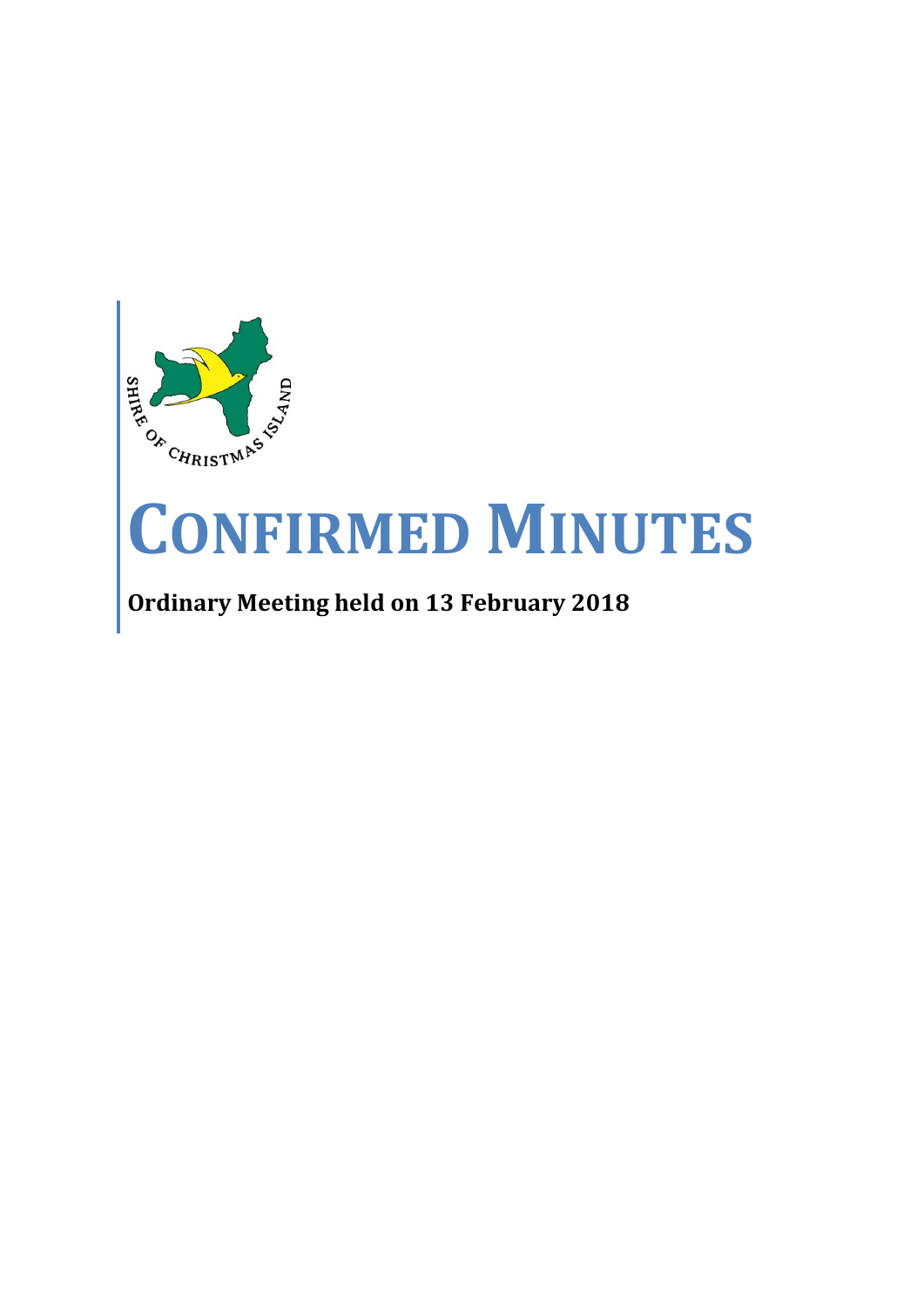

#### **Minutes of the Ordinary meeting of the Shire of Christmas Island Council held at the George Fam Chambers at 7.00pm on Tuesday 13 February 2018**

| <b>Agenda</b><br>No. | <b>Item</b>                                                                                                                                                                                                                                                                                                                                       | Page           |  |
|----------------------|---------------------------------------------------------------------------------------------------------------------------------------------------------------------------------------------------------------------------------------------------------------------------------------------------------------------------------------------------|----------------|--|
| 1                    | <b>DECLARATION OF OPENING/ANNOUNCEMENT OF VISITORS</b><br>1.1<br>SHIRE PRESIDENT DECLARED THE MEETING OPEN AT 7.00PM                                                                                                                                                                                                                              |                |  |
| 2                    | RECORD OF ATTENDANCES/APOLOGIES/LEAVE OF ABSENCE GRANTED/DECLARATION OF<br><b>FINANCIAL/PROXIMITY &amp; IMPARTIALITY INTERESTS</b><br>2.1<br><b>RECORD OF ATTENDANCE</b><br>2.2<br><b>LEAVE OF ABSENCE</b><br>2.3<br>APOLOGY<br>2.4<br>DECLARATION OF FINANCIAL/IMPARTIALITY/PROXIMITY INTEREST                                                   | $1 - 2$        |  |
| 3                    | RESPONSE TO PREVIOUS PUBLIC QUESTION TAKEN ON NOTICE                                                                                                                                                                                                                                                                                              | $\mathbf{1}$   |  |
| 4                    | <b>PUBLIC QUESTION TIME</b>                                                                                                                                                                                                                                                                                                                       | $1 - 2$        |  |
| 5                    | <b>APPLICATION FOR LEAVE OF ABSENCE</b><br>5.1<br>CR KOH - LEAVE OF ABSENCE                                                                                                                                                                                                                                                                       | $\overline{2}$ |  |
| 6                    | PETITIONS/DEPUTATIONS/PRESENTATIONS                                                                                                                                                                                                                                                                                                               |                |  |
| $\overline{7}$       | CONFIRMATION OF MINUTES OF PREVIOUS MEETING(S)/BUSINESS ARISING FROM<br><b>PREVIOUS MEETINGS</b><br>7.1<br>MINUTES OF ORDINARY COUNCIL MEETING HELD ON 12 DECEMBER 2017<br>7.2<br><b>BUSINESS ARISING FROM THE MINUTES OF PREVIOUS MEETINGS</b>                                                                                                   |                |  |
| 8                    | <b>ANNOUNCEMENTS BY THE PRESIDING MEMBER WITHOUT DISCUSSION</b>                                                                                                                                                                                                                                                                                   | $\overline{2}$ |  |
| 9                    | <b>COMMITTEE REPORTS</b>                                                                                                                                                                                                                                                                                                                          |                |  |
| 10                   | <b>OFFICER REPORTS</b>                                                                                                                                                                                                                                                                                                                            |                |  |
| 10.1                 | <b>CHIEF EXECUTIVE OFFICER</b><br>10.1.1 LOCAL GOVERNMENT COMPLIANCE AUDIT RETURN 1 JAN 2017 TO 31 DEC<br>2017<br>10.1.2 BACKPACKER'S HOSTEL REFURBISHMENT<br>10.1.3 TELECOMMUNICATIONS INFRASTRUCTURE - (EQUIPMENT BUILDING WITH<br>ANCILLARY FACILITIES)<br>10.1.4 BUDGET REVIEW 2017/18<br>10.1.5 CI OCCUPATION AND SURABAYA EXPERIENCE PLAQUE | $2 - 4$        |  |

#### **TABLE OF CONTENTS**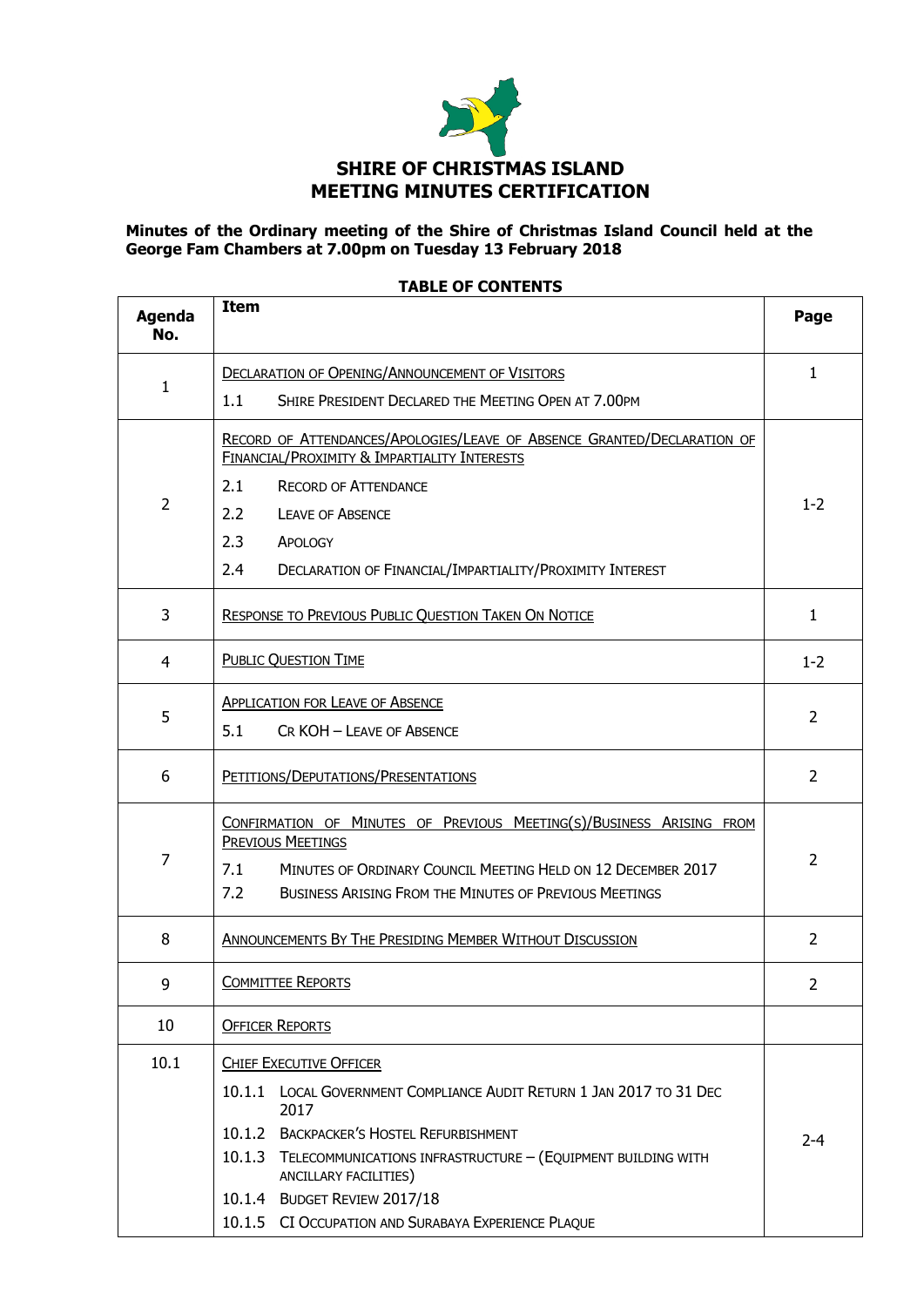|      | <b>JSCNA AND SENATE STANDING COMMITTEE SUBMISSIONS</b><br>10.1.6                                                                                                                                                     |   |
|------|----------------------------------------------------------------------------------------------------------------------------------------------------------------------------------------------------------------------|---|
| 10.2 | <b>MANAGER FINANCE AND IT</b><br>10.2.1 SCHEDULE OF ACCOUNTS - DECEMBER 2017 & JANUARY 2018<br>10.2.2 FINANCIAL STATEMENTS - DECEMBER 2017 & JANUARY 2018<br>10.2.3 OUTSTANDING RATES/DEBTORS REPORT 31 JANUARY 2018 | 5 |
| 10.3 | <b>MANAGER COMMUNITY SERVICES</b><br>10.3.1 REPRESENTATION ON COUNCIL COMMITTEES                                                                                                                                     | 6 |
| 10.4 | <b>MANAGER WORK &amp; SERVICES</b>                                                                                                                                                                                   | 6 |
| 10.5 | <b>MANAGER RECREATIONAL SERVICES</b>                                                                                                                                                                                 | 6 |
| 11   | ELECTED MEMBERS MOTIONS OF WHICH PREVIOUS NOTICE HAS BEEN GIVEN                                                                                                                                                      | 6 |
| 12   | NEW BUSINESS OF AN URGENT NATURE INTRODUCED BY DECISION OF THE MEETING                                                                                                                                               | 6 |
| 13   | <b>BEHIND CLOSED DOORS</b>                                                                                                                                                                                           | 6 |
| 14   | <b>CLOSURE OF MEETING</b><br>THE SHIRE PRESIDENT CLOSED THE MEETING AT 7.40PM                                                                                                                                        |   |
| 15   | DATE OF NEXT MEETING: 27 MARCH 2018                                                                                                                                                                                  | 6 |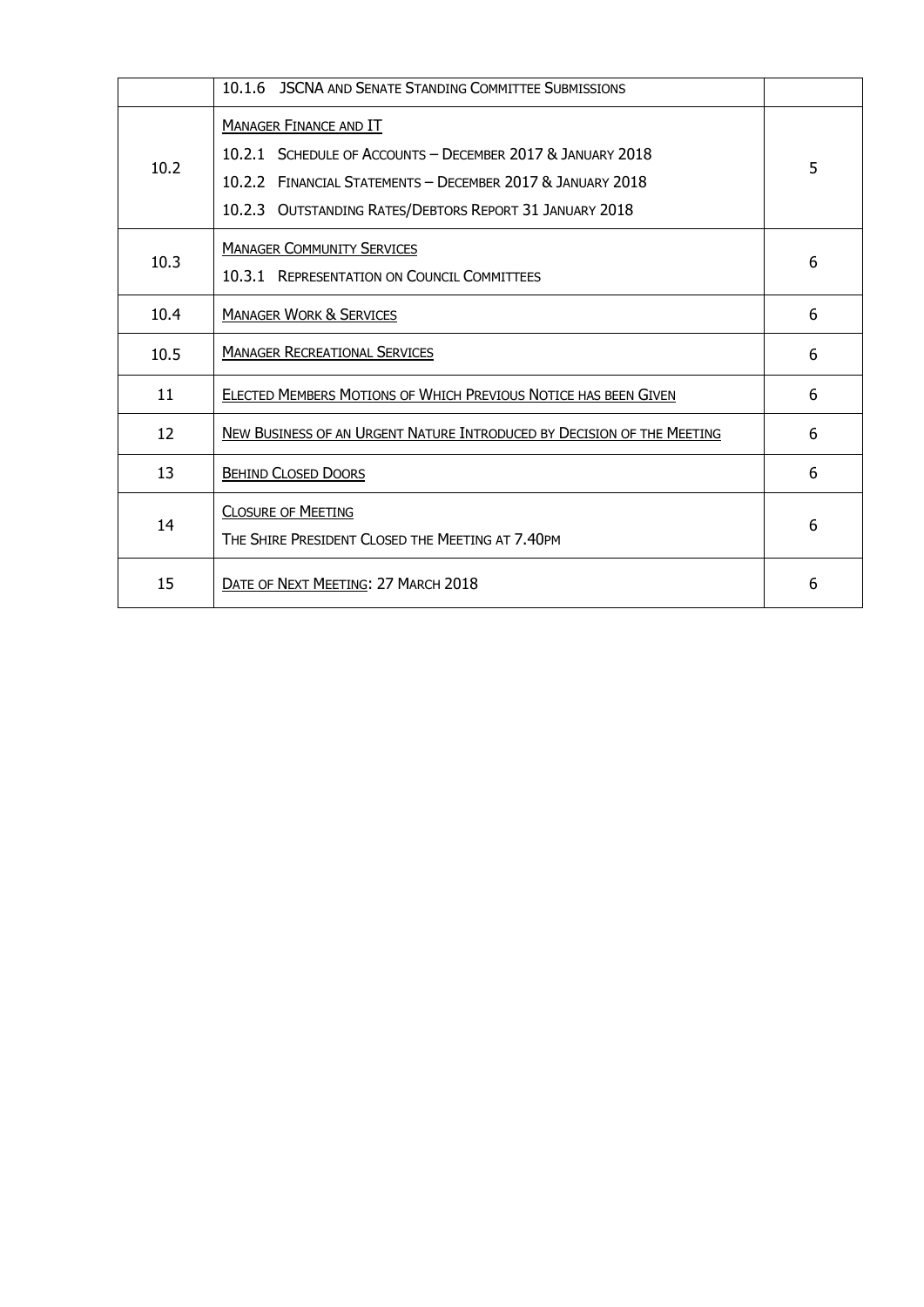

#### **CONFIRMED MINUTES**

**Ordinary Meeting of the Shire of Christmas Island held at the George Fam Chambers at 7.00pm on Tuesday 13 February 2018**

#### **1 DECLARATION OF OPENING/ANNOUNCEMENT OF VISITORS**

The President declared the meeting open at 7.00pm.

#### **2 RECORD OF ATTENDANCE/APOLOGIES/LEAVE OF ABSENCE/ DECLARATIONS OF FINANCIAL INTEREST**

**2.1 Record of Attendance**

Councillors **Councillors** Cr Rosnah **PAL** 

Shire President Cr Gordon **THOMSON** Deputy President Cr Kee Heng **FOO** Cr Azmi **YON (7.02pm)** Cr Kelvin **LEE** Cr Philip **WOO** Cr Hafiz **MASLI**

Chief Executive Officer **David PRICE** Manager Finance and Admin **GAN** So Hon Manager Recreation Services and Training Officer **Constructs** Olivier **LINES** 

Minute Taker **Number of the Shikin HASINUDIN** 

- 2.2 **Leave of Absence –** Cr **SAW** & Cr **KOH**
- 2.3 **Apologies**
- 2.4 **Declarations of Financial/Impartiality/Proximity Interest**

#### **3 RESPONSE TO PREVIOUS PUBLIC QUESTIONS TAKEN ON NOTICE**

Cr YON entered the Chamber at 7.02pm.

#### **4 PUBLIC QUESTION TIME**

4.1 Ms Regine ANDERSON from 2 Sung Miaw Low, Drumsite – Ms ANDERSON referred her question to The Islander, Issue 653, Page 5, asking whether there was a mistype in the 'four principles' in Recommendation 2.

The Shire President replied that it is as is stated in The Islander. They are principals of the Department of Environment applied to decisions of the department for not granting clearing permits for any development. In particular these principals are applied to the Mine's application for clearing permits to clear vegetation on areas of which the government had issues on exploration licenses.

Ms ANDERSON also asked where were the 4 principals sourced from?

The Shire President replied that the 4 principals were set out in a decision issued to the Christmas Island Phosphates along with notations that the principals are applied to any development on the Island.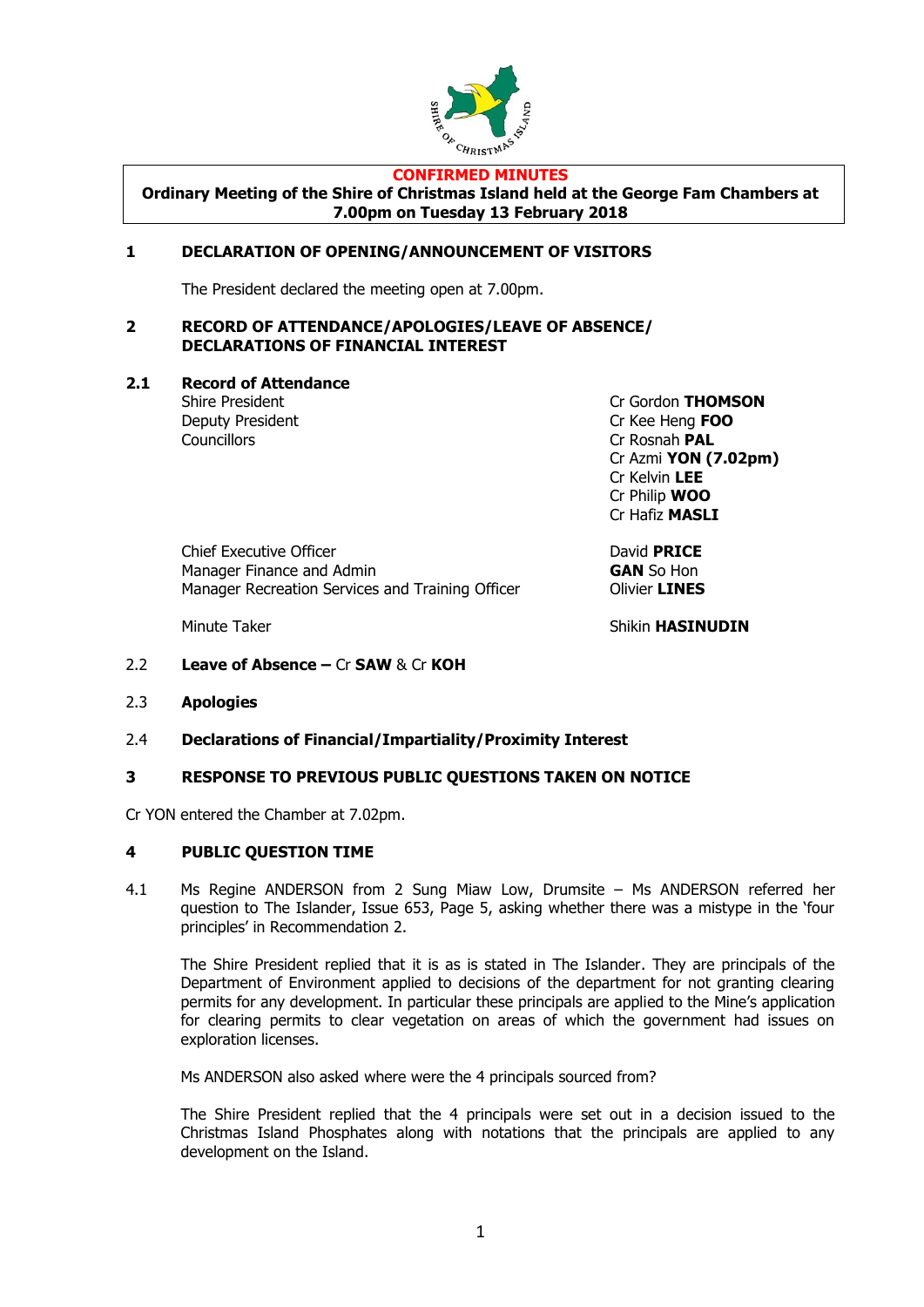4.2 Cr FOO – Skip bin at Pak Kam Loh, Silver City – Cr FOO advised the Council that there is a skip bin on Pak Kam Loh that hasn't been cleared for a number of weeks. He requested if Council could clear the skip bin.

The Shire President replied that the CEO will take note of this matter.

4.3 Cr FOO – Potholes – Cr FOO asked if Council could patch up some potholes along San Chye Loh road behind the Poon Saan Club.

The Shire President replied that the CEO will take note of this matter.

4.4 Cr PAL – Skip bins – Cr PAL asked whether a schedule for the green waste bins had been done?

The CEO replied that Council is in the process of doing one and advised Councillors that Council had just received the new skip bins. There are 7 new skip bins.

#### **5 APPLICATIONS FOR LEAVE OF ABSENCE**

5.1 Cr KOH – Leave of Absence

| <b>Moved: Cr FOO</b> | <b>Seconded: Cr YON</b> | <b>Res. No: 01/18</b> |
|----------------------|-------------------------|-----------------------|

That the leave of absence application submitted by Cr KOH (24/3/18 to 3/4/18) be approved.

**Carried: 7/0**

**Council Resolution**

#### **6 PETITIONS/DEPUTATIONS/PRESENTATIONS**

#### **7 CONFIRMATION OF MINUTES OF PREVIOUS MEETINGS/BUSINESS ARISING FROM THE MINUTES OF PREVIOUS MEETINGS**

#### **7.1 Minutes of Ordinary Council Meeting held on 12 December 2017** Members considered the unconfirmed minutes.

| <b>Council Resolution</b>                                                           |                         |                       |  |  |
|-------------------------------------------------------------------------------------|-------------------------|-----------------------|--|--|
| <b>Moved: Cr YON</b>                                                                | <b>Seconded: Cr PAL</b> | <b>Res. No: 02/18</b> |  |  |
| That Council adopt the unconfirmed minutes of the 12 December 2017 Council Meeting. |                         |                       |  |  |
| <b>Constantinople</b>                                                               |                         |                       |  |  |

**Carried: 7/0**

#### **7.2 Business Arising from the Minutes of Previous Meetings**

#### **8 ANNOUNCEMENTS BY PRESIDING MEMBER WITHOUT DISCUSSION**

#### **9 REPORTS OF COMMITTEES**

#### **10 REPORTS OF OFFICERS**

#### **10.1 Chief Executive Officer**

10.1.1 Local Government Compliance Audit Return 1 Jan 2017 to 31 Dec 2017

#### **Council Resolution**

| Moved: Cr FOO | <b>Seconded: Cr LEE</b> | <b>Res. No: 03/18</b> |
|---------------|-------------------------|-----------------------|
|               |                         |                       |

Council adopts the 2017 Local Government Compliance Audit Return and instructs the Chief Executive Officer to forward the Return to the Director General, Department of Local Government and Communities by 31 March 2018.

**Carried: 7/0**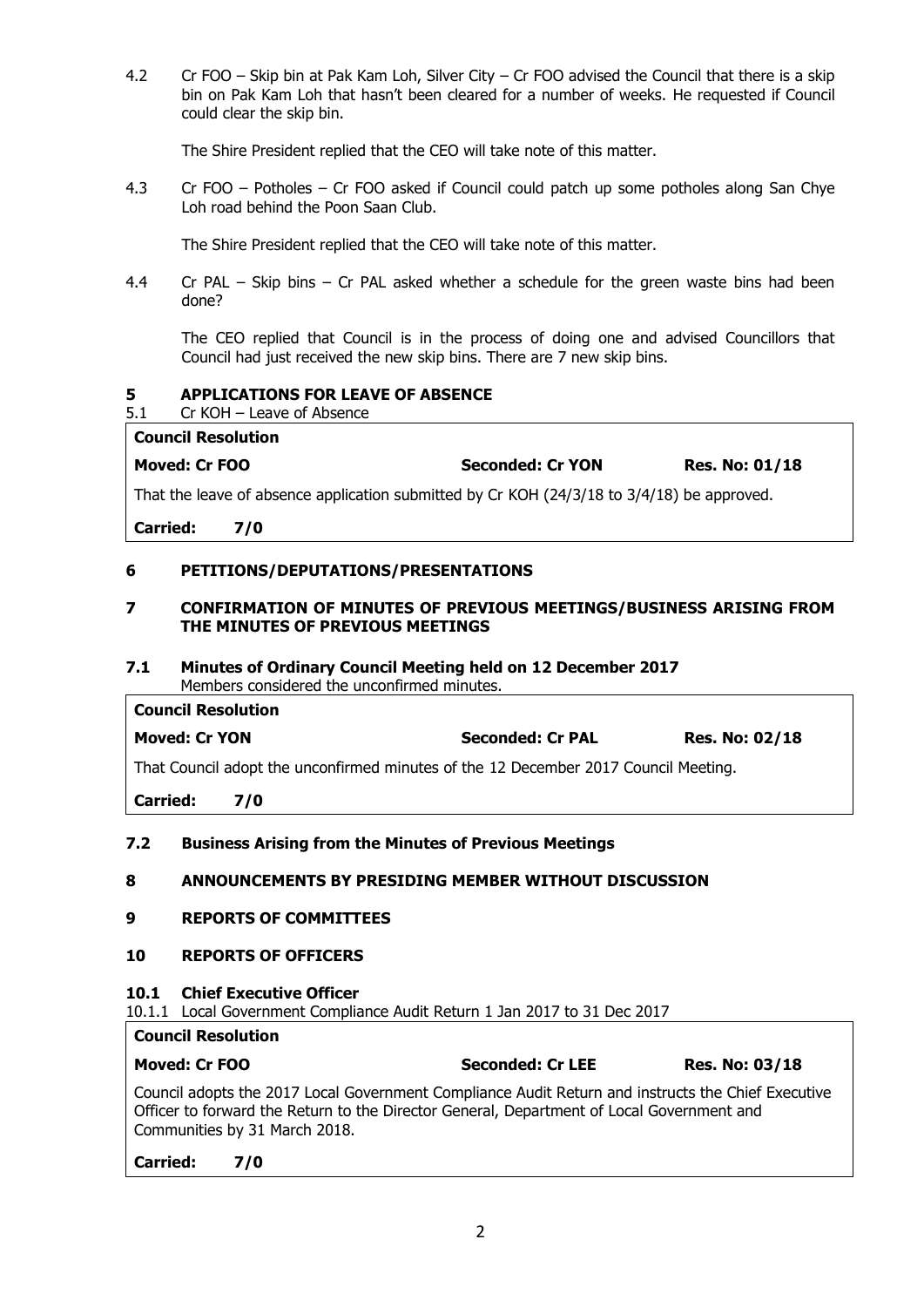#### **Council Resolution**

#### **Moved: Cr MASLI Seconded: Cr PAL Res. No: 04/18**

That Council grant planning approval for the proposed backpacker's hostel refurbishment at Lot 423 (81) Gaze Road, Christmas Island, subject to the following conditions:

- 1. Unless otherwise permitted under other conditions of this approval, all development shall be in accordance with the approved development plans (attached) that form part of this development approval.
- 2. This planning approval is valid for 2 years, if development has not substantially commenced in that time this approval shall lapse and have no further effect.
- 3. A Landscape Management Plan is to be prepared and approved by the local government prior to the commencement of site works identifying the existing vegetation on site to be retained and vegetation to be replaced as a result of site works.
- 4. The approved Landscape Management Plan is to be implemented to the satisfaction of the local government.
- 5. All external fixtures such as air conditioning units are to be adequately screened or located such that they are not visible from key viewing areas to the satisfaction of the local government.
- 6. A detailed list of the colour scheme and finishes is to be submitted and approved by the local government, prior to the commencement of site works.
- 7. Window frames are required to be wide framed with horizontal glazing bar above centre.
- 8. A minimum 9 car-parking bays being provided for the exclusive use of the Backpacker's Hostel being clearly marked including disabled bays being provided in accordance with AS 2890.6-2009.

Advice Notes:

- 1. This is development approval only. The applicant/owner is advised that it is their responsibility to obtain a building licence prior to construction commencing. The proposal shall comply with the NCC Building Code of Australia 2016. The proponent is also reminded of requirements to comply with relevant Health Legislation.
- 2. The Shire of Christmas Island advises that where a development approval contains conditions which are required to be fulfilled prior to the commencement of site works, to commence development prior to fulfilling these conditions is contrary to this approval and therefore unauthorised development.
- 3. Details of window design should be submitted with a building license for assessment to ensure compliance with condition 7.
- 4. The content of the GML Heritage report relevant to the proposal is to inform the information prepared relevant to addressing conditions 3, 4, 5, 6 and 7. This includes but is not limited to the following comments:
	- Planting of new palm trees to the west of the building to replace those removed for the construction of the ablutions block.
	- Retaining the existing trees (frangipani and coconut palm) to the east of the building.
	- Wall mounted AC units to be less visible from public places (ie Rumah Tinggi) and/or exploring options for screening the existing units.
	- Use of neutral/dark colours for the new Colorbond roof (ie grey colour range). Avoid a red or green colour range.
	- Standard aluminium window frames are acceptable provided the design has a wide frame and a horizontal glazing bar (preferably above the centre). This may change the window opening mechanism.
- 5. The proponent is advised that the subject site is listed on the National Heritage Register. The Commonwealth Government Department responsible for national heritage sites do not provide the Shire with any comment on heritage matters relevant to proposals lodged with respect to listed sites. It is the landowner/proponent's responsibility to ensure they comply with the EPBC Act. Whilst the Shire have assessed the application and have issued approval with conditions having regard for the Heritage report, the Shire has not assessed the appropriateness or otherwise of the development under the EPBC Act. It is the responsibility of the owner/proponent to ensure they satisfy such legislation before commencing any works on the site pursuant to any planning or building approval issued by the Shire. The landowner/proponent may wish to seek independent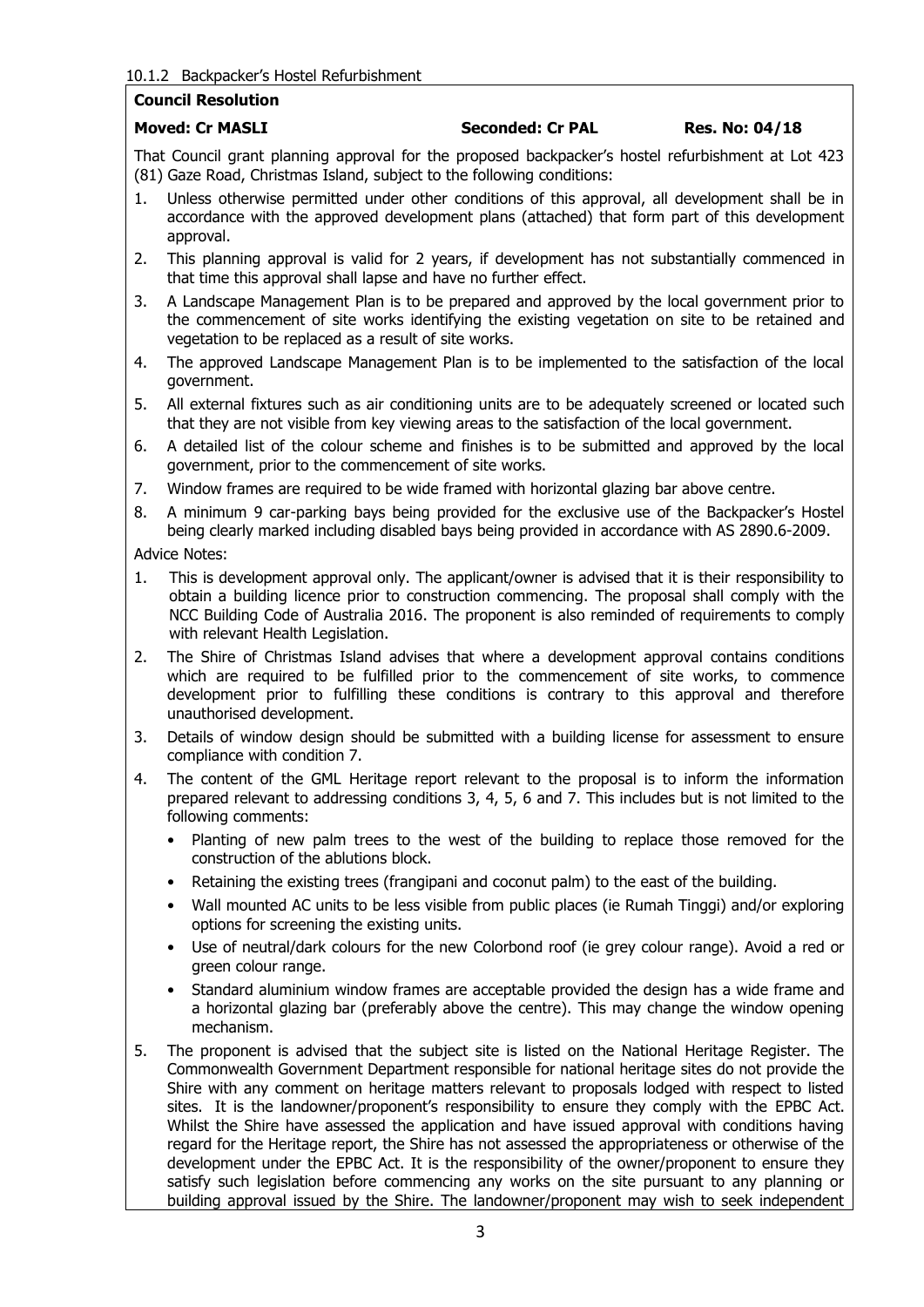advice on the heritage matters affecting the site and compliance with the relevant EPBC Act legislation. It is not the Shire's responsibility to ensure the EPBC Act is complied with on heritage listed sites such as the site the subject of this application and conditions applied are to address matters raised in the heritage report prepared to inform the proposal.

#### **Carried: 7/0**

10.1.3 Telecommunications infrastructure – (Equipment building with ancillary facilities)

### **Council Resolution Moved: Cr LEE Seconded: Cr FOO Res. No: 05/18**

That Council grants approval for the development and use of the site to accommodate Telecommunications Infrastructure – (Equipment building with ancillary facilities) subject to the following conditions:

- 1. All development shall be in accordance with the approved development plans (attached) that form part of this development approval.
- 2. This development approval will expire if the approved development is not substantially commenced within two (2) years of the date of issue of this approval, or, within any extended period of time for which the Shire of Christmas Island has granted prior written consent.
- 3. Prior to development, tie down details certified by structural engineers and fencing footing details are to be provided.
- 4. On application of a building licence, the applicant shall provide engineer certified drawings demonstrating that the all structures are compliant with Region  $B - W$ ind Actions (AS/NZ 1170.2.2011) and Earthquake Actions (AS 1170.4.2007).

Advice notes

- 1. This is development approval only. The applicant/owner is advised that it is their responsibility to obtain a building licence prior to construction commencing.
- 2. The Shire of Christmas Island advises that where a development approval contains conditions which are required to be fulfilled prior to the commencement of site works, to commence development prior to fulfilling these conditions is contrary to this approval and therefore unauthorised development.
- 3. Storage of fuel on site is to comply with legislation and relevant licencing in regard to fuel storage as applicable.
- 4. This is development approval only. The applicant/owner is advised that it is their responsibility to obtain a building licence prior to construction commencing.
- 5. Depending on the agreed surface, a drainage management plan may be required to demonstrate how run-off from the hardstand areas will be managed.
- 6. Access to be constructed to Shire specifications.
- 7. External colours are to be compatible with the immediate locality.

**Carried: 7/0**

#### 10.1.4 Budget Review 2017/18

## **Council Resolution**

#### **Moved: Cr FOO Seconded: Cr WOO Res. No: 06/18**

That the variations in the existing budget line items as set out in the attached proposed budget review report be approved.

**Carried: 7/0**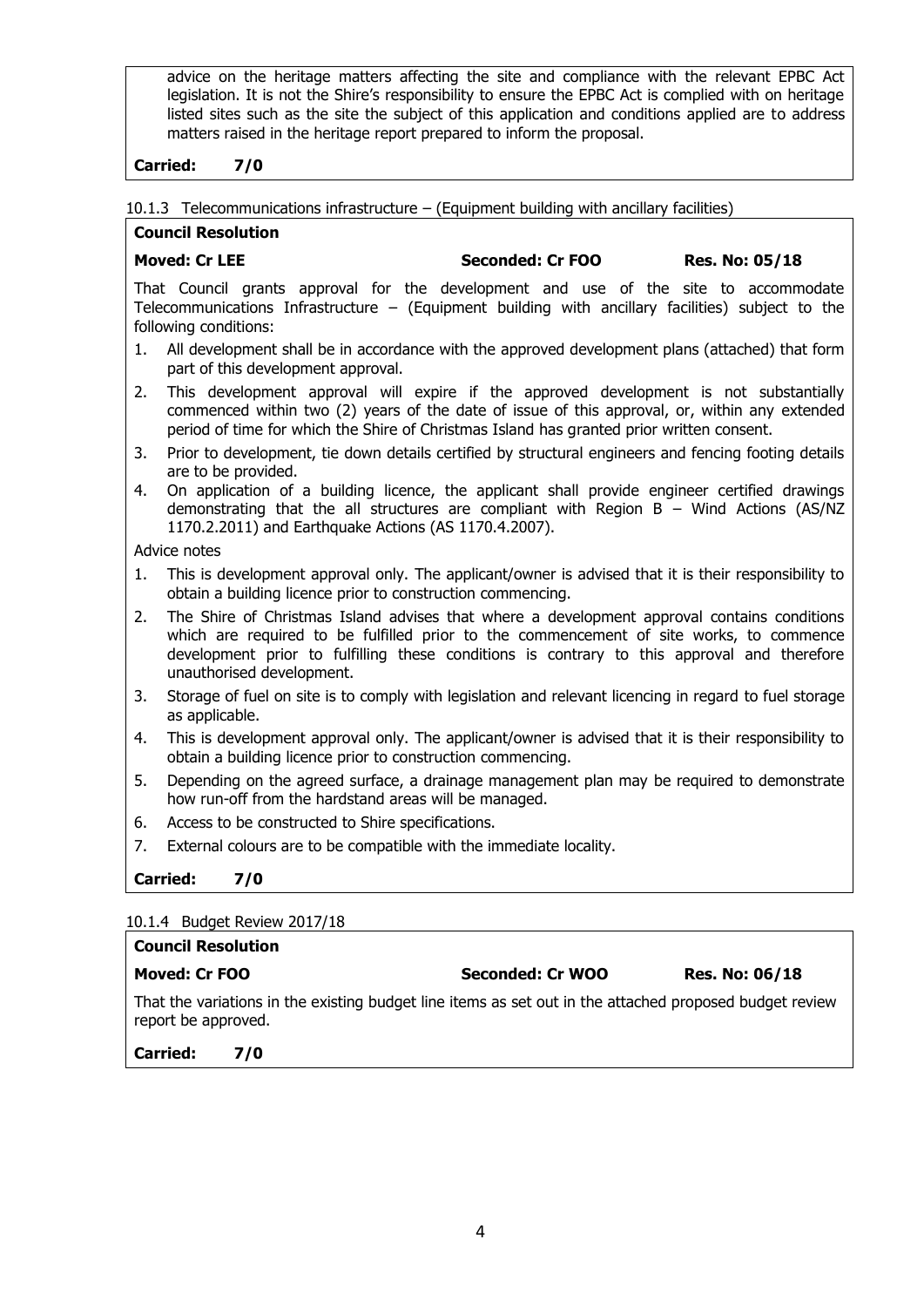| <b>Council Resolution</b><br><b>Moved: Cr LEE</b><br><b>Seconded: Cr PAL</b><br>That the Council commence community consultation regarding the placement of the CI Occupation and<br>Surabaya Experience Plaque according to Policy EM3 'Community Consultation.'<br><b>Carried:</b><br>7/0<br>10.1.6 JSCNA and Senate Standing Committee Submissions<br><b>Council Resolution</b><br><b>Moved: Cr WOO</b><br><b>Seconded: Cr FOO</b><br>That the Council note the submission made for the Senate Standing Committee on Rural and Regional<br>Affairs and Transport on air routes in the IOTs and the JSCNA submission made in hearing.<br><b>Carried:</b><br>7/0<br>10.2<br><b>Manager Finance &amp; Administration</b><br>10.2.1 Schedule of Accounts - December 2017 & January 2018<br><b>Council Resolution</b><br><b>Res. No: 09/18</b><br><b>Moved: Cr LEE</b><br>Seconded: Cr WOO<br>That Council approves the expenditure as presented in December 2017 & January 2018 Schedule of<br>Accounts.<br>7/0<br><b>Carried:</b><br>10.2.2 Financial Statements - December 2017 & January 2018<br><b>Council Resolution</b><br><b>Moved: Cr PAL</b><br><b>Seconded: Cr LEE</b><br>That council receives the Financial Statements of the December 2017 & January 2018 for the Municipal<br>Fund.<br><b>Carried:</b><br>7/0<br>10.2.3 Outstanding Rates/Debtors Report 31 January 2018<br><b>Council Resolution</b> | <b>Res. No: 07/18</b><br><b>Res. No: 08/18</b>     |
|--------------------------------------------------------------------------------------------------------------------------------------------------------------------------------------------------------------------------------------------------------------------------------------------------------------------------------------------------------------------------------------------------------------------------------------------------------------------------------------------------------------------------------------------------------------------------------------------------------------------------------------------------------------------------------------------------------------------------------------------------------------------------------------------------------------------------------------------------------------------------------------------------------------------------------------------------------------------------------------------------------------------------------------------------------------------------------------------------------------------------------------------------------------------------------------------------------------------------------------------------------------------------------------------------------------------------------------------------------------------------------------------------------------------|----------------------------------------------------|
|                                                                                                                                                                                                                                                                                                                                                                                                                                                                                                                                                                                                                                                                                                                                                                                                                                                                                                                                                                                                                                                                                                                                                                                                                                                                                                                                                                                                                    |                                                    |
|                                                                                                                                                                                                                                                                                                                                                                                                                                                                                                                                                                                                                                                                                                                                                                                                                                                                                                                                                                                                                                                                                                                                                                                                                                                                                                                                                                                                                    |                                                    |
|                                                                                                                                                                                                                                                                                                                                                                                                                                                                                                                                                                                                                                                                                                                                                                                                                                                                                                                                                                                                                                                                                                                                                                                                                                                                                                                                                                                                                    |                                                    |
|                                                                                                                                                                                                                                                                                                                                                                                                                                                                                                                                                                                                                                                                                                                                                                                                                                                                                                                                                                                                                                                                                                                                                                                                                                                                                                                                                                                                                    |                                                    |
|                                                                                                                                                                                                                                                                                                                                                                                                                                                                                                                                                                                                                                                                                                                                                                                                                                                                                                                                                                                                                                                                                                                                                                                                                                                                                                                                                                                                                    |                                                    |
|                                                                                                                                                                                                                                                                                                                                                                                                                                                                                                                                                                                                                                                                                                                                                                                                                                                                                                                                                                                                                                                                                                                                                                                                                                                                                                                                                                                                                    |                                                    |
|                                                                                                                                                                                                                                                                                                                                                                                                                                                                                                                                                                                                                                                                                                                                                                                                                                                                                                                                                                                                                                                                                                                                                                                                                                                                                                                                                                                                                    |                                                    |
|                                                                                                                                                                                                                                                                                                                                                                                                                                                                                                                                                                                                                                                                                                                                                                                                                                                                                                                                                                                                                                                                                                                                                                                                                                                                                                                                                                                                                    |                                                    |
|                                                                                                                                                                                                                                                                                                                                                                                                                                                                                                                                                                                                                                                                                                                                                                                                                                                                                                                                                                                                                                                                                                                                                                                                                                                                                                                                                                                                                    |                                                    |
|                                                                                                                                                                                                                                                                                                                                                                                                                                                                                                                                                                                                                                                                                                                                                                                                                                                                                                                                                                                                                                                                                                                                                                                                                                                                                                                                                                                                                    |                                                    |
|                                                                                                                                                                                                                                                                                                                                                                                                                                                                                                                                                                                                                                                                                                                                                                                                                                                                                                                                                                                                                                                                                                                                                                                                                                                                                                                                                                                                                    |                                                    |
|                                                                                                                                                                                                                                                                                                                                                                                                                                                                                                                                                                                                                                                                                                                                                                                                                                                                                                                                                                                                                                                                                                                                                                                                                                                                                                                                                                                                                    |                                                    |
|                                                                                                                                                                                                                                                                                                                                                                                                                                                                                                                                                                                                                                                                                                                                                                                                                                                                                                                                                                                                                                                                                                                                                                                                                                                                                                                                                                                                                    |                                                    |
|                                                                                                                                                                                                                                                                                                                                                                                                                                                                                                                                                                                                                                                                                                                                                                                                                                                                                                                                                                                                                                                                                                                                                                                                                                                                                                                                                                                                                    |                                                    |
|                                                                                                                                                                                                                                                                                                                                                                                                                                                                                                                                                                                                                                                                                                                                                                                                                                                                                                                                                                                                                                                                                                                                                                                                                                                                                                                                                                                                                    |                                                    |
|                                                                                                                                                                                                                                                                                                                                                                                                                                                                                                                                                                                                                                                                                                                                                                                                                                                                                                                                                                                                                                                                                                                                                                                                                                                                                                                                                                                                                    | <b>Res. No: 10/18</b>                              |
|                                                                                                                                                                                                                                                                                                                                                                                                                                                                                                                                                                                                                                                                                                                                                                                                                                                                                                                                                                                                                                                                                                                                                                                                                                                                                                                                                                                                                    |                                                    |
|                                                                                                                                                                                                                                                                                                                                                                                                                                                                                                                                                                                                                                                                                                                                                                                                                                                                                                                                                                                                                                                                                                                                                                                                                                                                                                                                                                                                                    |                                                    |
|                                                                                                                                                                                                                                                                                                                                                                                                                                                                                                                                                                                                                                                                                                                                                                                                                                                                                                                                                                                                                                                                                                                                                                                                                                                                                                                                                                                                                    |                                                    |
|                                                                                                                                                                                                                                                                                                                                                                                                                                                                                                                                                                                                                                                                                                                                                                                                                                                                                                                                                                                                                                                                                                                                                                                                                                                                                                                                                                                                                    |                                                    |
| <b>Moved: Cr YON</b>                                                                                                                                                                                                                                                                                                                                                                                                                                                                                                                                                                                                                                                                                                                                                                                                                                                                                                                                                                                                                                                                                                                                                                                                                                                                                                                                                                                               |                                                    |
| The report is noted.                                                                                                                                                                                                                                                                                                                                                                                                                                                                                                                                                                                                                                                                                                                                                                                                                                                                                                                                                                                                                                                                                                                                                                                                                                                                                                                                                                                               | <b>Seconded: Cr MASLI</b><br><b>Res. No: 11/18</b> |

**Carried: 7/0**